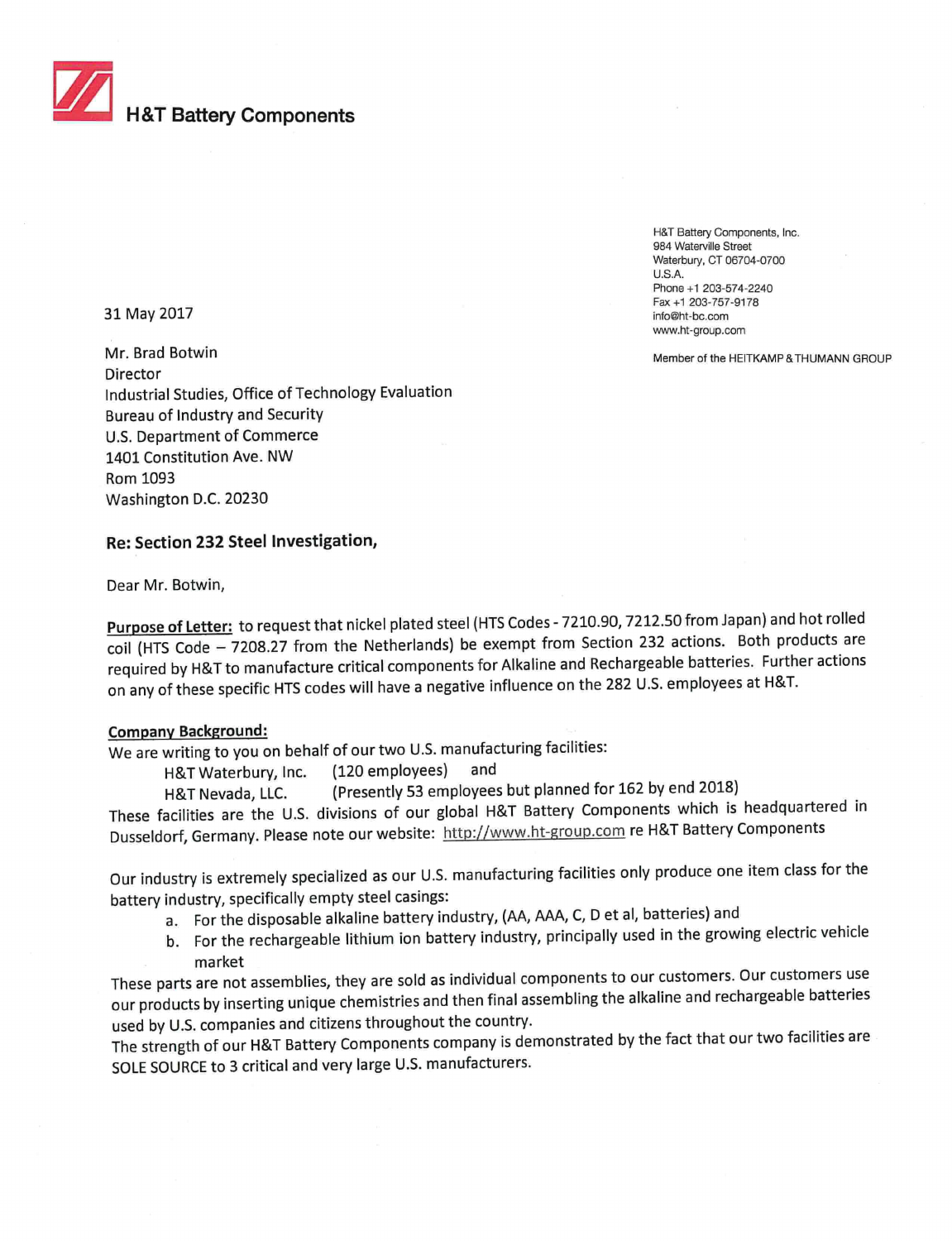

#### Steel Background:

The steel required is extremely specialized - i.e. diffusion annealed nickel plated strip steel. This steel is low carbon steel (not an alloy), must be inclusion free ("clean steel"), nickel plated and then annealed after plating to diffuse the iron and nickel atoms at the steel substrate - nickel interface. Additionally, 99% of this steel must be cold rolled to gauges between 0.008" — 0.020"

There are NO substitute steel products that can be utilized and meet the performance requirements of our customer's end products.

### **Battery Casing Steel Supply Background:**

a. Single U.S. Supplier -

There is only ONE U.S. domestic supplier capable of thin gauge cold rolling, nickel plating and diffusion annealing. They are a processing mill not a steel melting mill. Therefore the hot band base steel that is required is imported because this hot band is NOT AVAILABLE from any domestic U.S. mill.

By steel mill standards, this battery casing grade of clean steel hot band is simply too small in volume for the domestic mills to invest their resources. For clarification, one blast furnace can produce the annual global volume of starter pig iron utilized in this hot band production in about 15 days and as a result there are only 3 mills in the world producing the required hot band quality and none are located in the U.S.

## b. Supplemental Import of Battery Grade Casing Steel —

Our two U.S. manufacturing plants are not able to domestically procure ANY additional product to support our business requirements without importing clean battery grade casing steel or nickel plated battery grade clean steel.

To further demonstrate the uniqueness of this special supply chain, there are only a small handful of potential steel suppliers to choose outside of the U.S. but only one has been fully vetted and qualified to meet the quality standards of both our H&T facilities and of our battery casing customers.

### c. Harmonized Tariff Codes:

The specific products that we are seeking to be exempted from Section 232 consideration have the following HTS codes:

- 1. SAE 1006— Battery Quality Deep Drawing Steel, Aluminum Killed, Continuously Cast Hot Roll Steel: HTS Code —7208.27
- 2. Diffusion Annealed Non-Alloy Nickel Plated Carbon Steel with a Substrate of Cold-Rolled Battery Grade Sheet (CRBG)

HTS Codes —7210.90, 7212.50